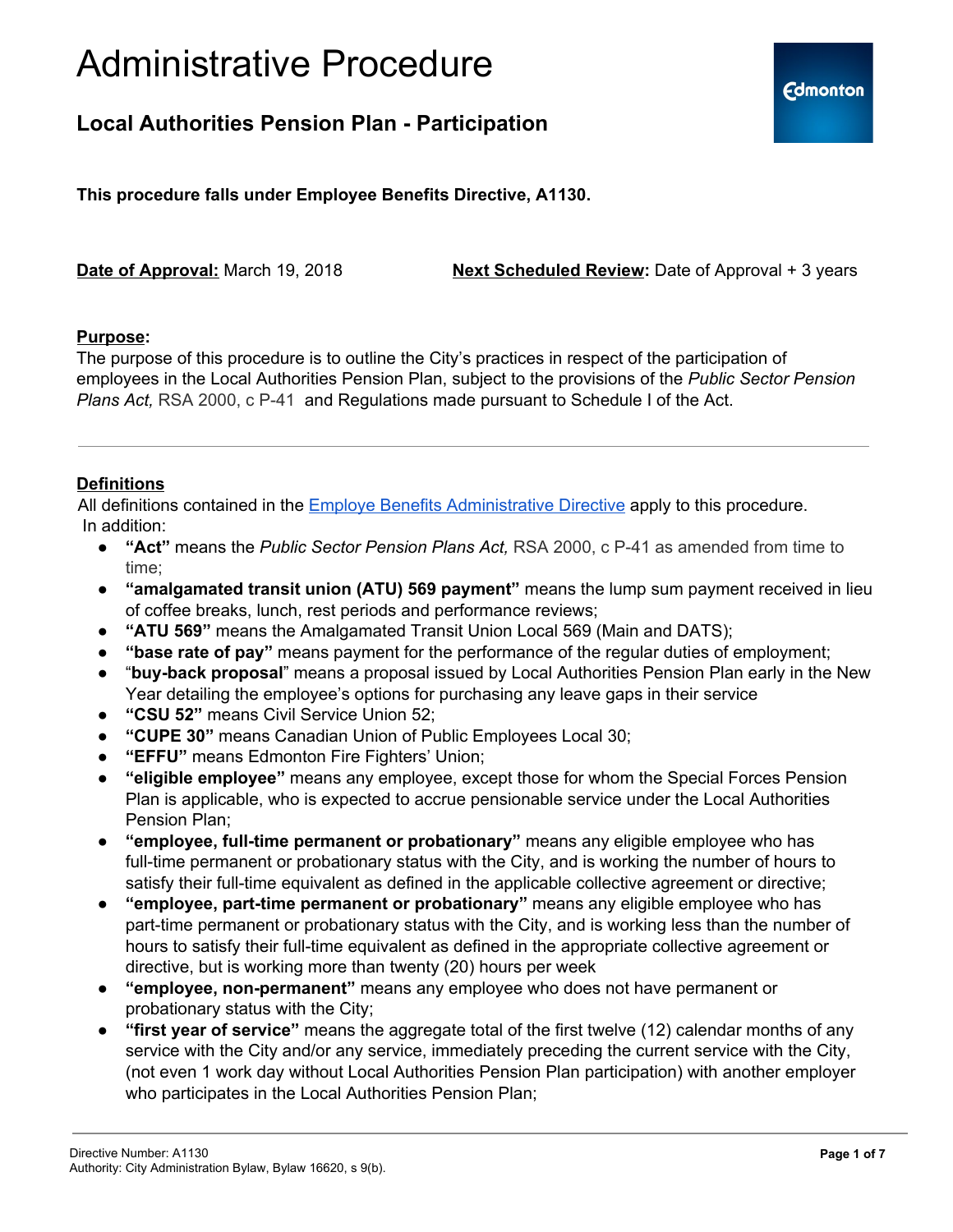### **Local Authorities Pension Plan - Participation**

- **"IBEW 1007"** means International Brotherhood of Electrical Workers Local 1007;
- **"leave of absence"** means any unpaid period of time away from regular work hours. Examples of a leave could be time away from work for an unscheduled appointment, or an unpaid day off: Annual Funded Leave (AFL), Leave of Absence Without Pay (LWO), Sick Without Pay (SWO), Absence Without Approval (AWO), Shift Trades (STS), Suspension Without Pay (SSO)
- **"leave of absence maximums"** means that the Canadian Income Tax Act defines the maximum amounts of leave time an employee can buy back as pensionable service during their career:

Five Years of Cumulative Full-Time Service - the maximum amount of Leave of Absence an employee can buy back as pensionable service in their career. The effective date of the maximum cumulative five-year leave monitoring is December 10, 2017.

Three Additional Years - Three additional years of leave above the five year maximum is permitted when that leave is for Maternity and/or Parental leave.

- **"out-of-scope employee (OOS)"** means non-management employees who do not fall within the scope of a collective agreement between the City and a union or association;
- **"pension contributions"** are contributions prescribed by regulations pursuant to Schedule I of the Act;
- **"pension plan"** means the Local Authorities Pension Plan established under Schedule I of the Public Sector Pension Plans Act (Alberta Regulation 365/1993);
- **"pensionable salary"** means earnings that pension contributions are based on. The City of Edmonton includes the following pay types: ATU 569 Payments, base rate of pay, relieving acting pay, secondment pay, service pay, reporting pay, tunnel differential;
- **"pensionable service"** means service for which contributions are made to the Pension Plan in accordance with the Regulations;
- **"regulations"** means regulations made pursuant to Schedule I of the Act, and will include the terms and conditions prescribed by the supplementary pension plans;
- **"relieving acting pay"** means pay for performance of duties at a higher level than those which would normally be assigned to the position for which the employee is employed on a regular basis;
- **"reporting pay"** means pay when an employee is advised that a full day of work cannot be provided on a specific day, employee reports for work, but is sent home before engaging in work, or is instructed not to report to work;
- **"secondment pay"** means pay for a management initiated assignment within or outside the employee's normal business unit, for a specified period of time;
- **"service pay"** means pay for completing years of service as a City of Edmonton employee as defined in the collective agreement;
- **"supplementary pension plans"** are the City of Edmonton Fire Fighters' Pension Plan, established under City Bylaw No. 4325 and as amended from time-to-time, The City of Edmonton Fire Chiefs Supplementary Pension Plan for employees in the position of Fire Chief or Deputy Fire Chief, established under City Bylaw No. 9617 and as amended from time-to-time, and any additional pension plan, which may be established under bylaw by the City of Edmonton for the benefit of its employees; and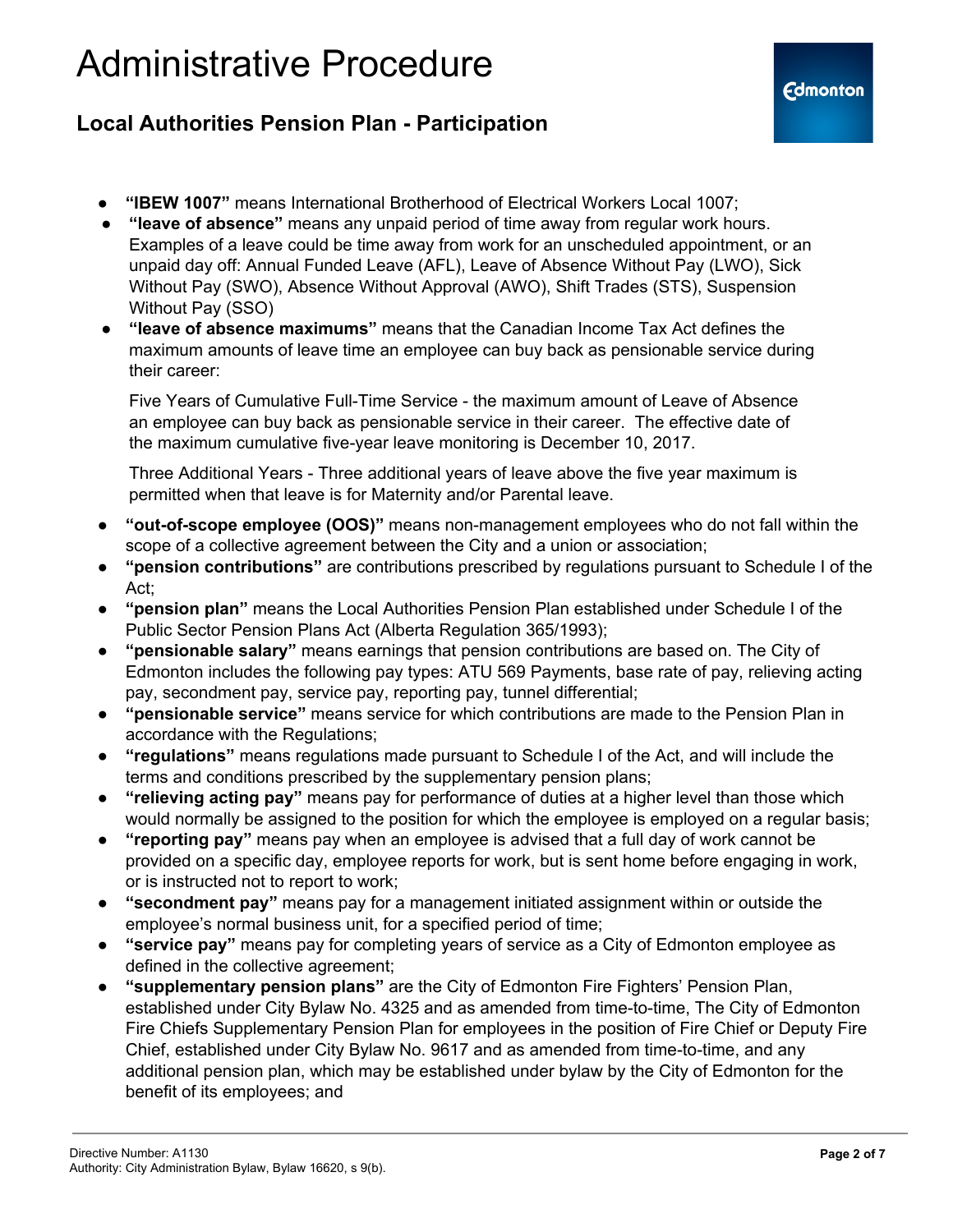### **Local Authorities Pension Plan - Participation**

● **"tunnel differential"** means premium pay provided for hours spent working in subterranean tunnels.

#### **Processes**

#### *1 Participation Eligibility*

1.1 Participation in the Pension Plan shall, at all times, be governed by the Act and Regulations.

All full-time permanent or probationary employees and part-time permanent or probationary employees, except those to whom the Special Forces Pension Plan is applicable, are required to participate.

Full-time permanent or probationary employees, and part-time permanent or probationary employees, except those for whom the Special Forces Pension Plan is applicable, will participate in the Pension Plan upon completion of their First Year of Service with the following exceptions:

- a) Full-time permanent or probationary employees, and part-time permanent or probationary employees, to whom the supplementary pension plans are applicable, shall participate in the pension plan from the date of employment.
- b) Full-time permanent or probationary employees, and part-time permanent or probationary employees who, upon employment by the City, undertake to transfer service, of any duration, with a body with whom the pension plan maintains a reciprocal transfer agreement, into the pension plan, shall participate in the pension plan from the date of employment by the City.
- c) Full-time permanent or probationary employees, and part-time permanent or probationary employees who, upon employment by the City, have previous City employment of one (1) calendar year or more of service, shall participate in the pension plan from the date of employment by the City. Those having previous City employment of less than one (1) calendar year shall participate at such time that their aggregate City service equals one calendar year.
- d) Full-time permanent or probationary employees, and part-time permanent or probationary employees who, upon employment by the City, have terminated employment with another employer participating in the pension plan immediately prior to commencing City employment (not even one work day without pension plan participation), and have one (1) year of pensionable service or more shall participate in the pension plan from the date of employment by the City. Where the pensionable service is less than one (1) year, the employee shall participate after the combined previous pensionable service plus City employment total one (1) calendar year of service.

When a full-time permanent or probationary employee, or a part-time permanent or probationary employee, who is a member of the pension plan, becomes a part-time permanent or probationary employee who works less than twenty (20) hours per week, that employee's participation as an active contributor to the pension plan will cease on that date.

A non-permanent employee that commenced employment with the City of Edmonton prior to 1997, or commenced employment as a permanent employee and later transferred to a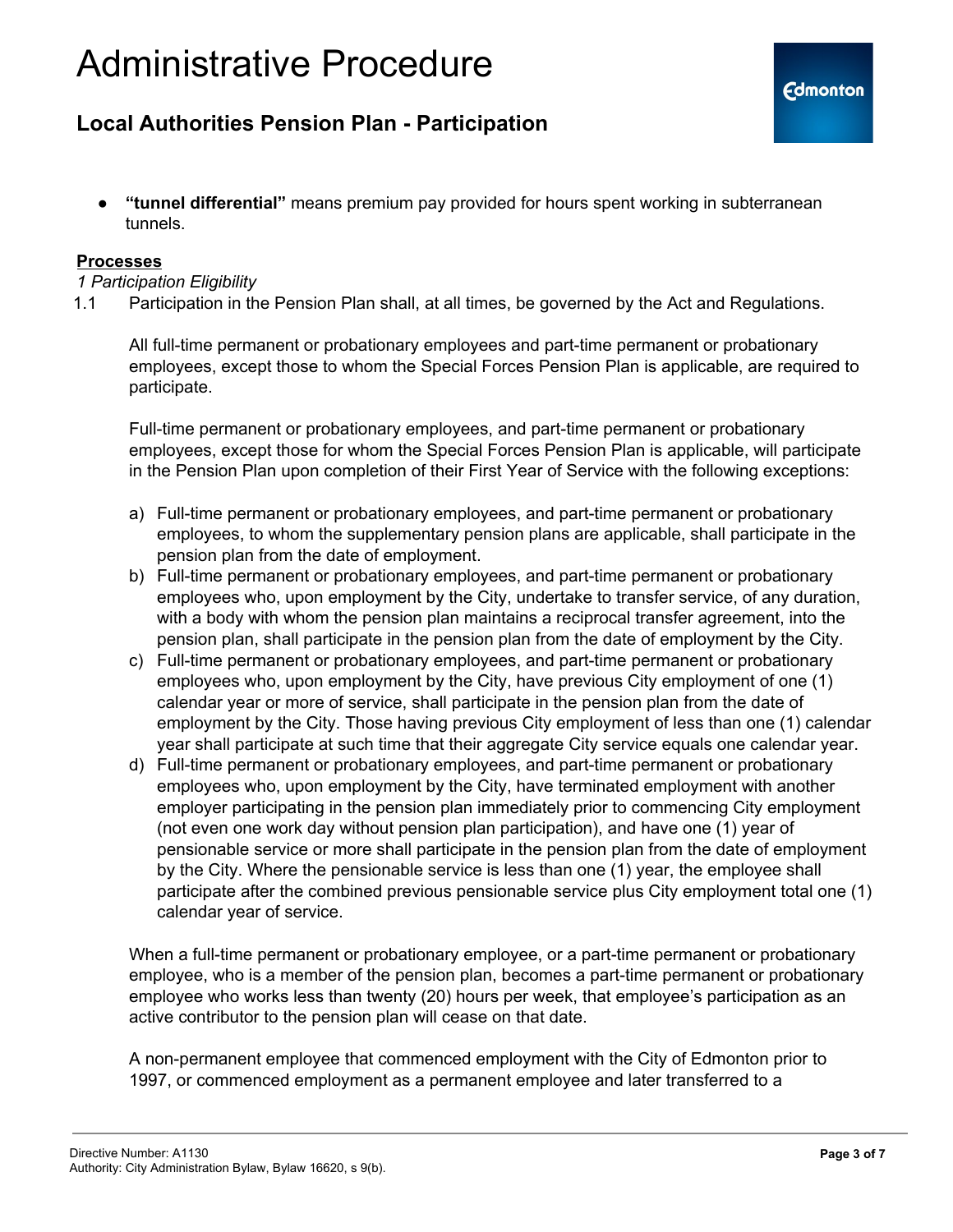### **Local Authorities Pension Plan - Participation**

non-permanent employee status prior to January 1, 2013, who previously participated in the pension plan, or who is currently participating in the pension plan, may participate in the pension plan in the future, subject to the Public Sector Pension Plans Act and Regulations made pursuant to Schedule I of the Act, provided that:

- a) the employee has Local Authorities Pension Plan contributions left on deposit pertaining to the immediately preceding period of employment with the City; and
- b) the employee will be rendering service on a regular basis and working no less than thirty (30) hours per week during any period of reemployment.

A non-permanent employee that commenced employment with the City prior to 1997, or commenced employment as a permanent employee and later transferred to a non permanent employee status prior to January 1, 2013, takes a refund of pension contributions upon termination of employment with the City, the employee will not be eligible to participate in the pension plan in the future with a non-permanent employee status.

A non-permanent employee, who commences employment with the City after December 31, 2012, will not be eligible to participate in the pension plan.

Questions about eligibility should be directed to the Employee Service Centre.

#### *2 Purchasing Prior Service*

#### 2.1 First Year of Service

An employee who is not eligible to participate in the pension plan immediately upon commencement of employment with the City, and who during the first year of service was a permanent or probationary employee, may later apply to purchase the first year of service for pension purposes.

If the employee arranges to purchase the first year of service for pension purposes prior to the fifth (5th) anniversary of the employee's entry into the pension plan, the City will contribute the employer's share for the portion of the first year of service which was with the City and for which the employee had permanent or probationary status. If the purchase of the first year of service is deferred beyond this five (5) year period, the employee will be required to pay all required contributions.

#### 2.2 Leave of Absence Without Pay

A period of leave without pay may be purchased as pensionable service, provided that:

- a) the employee was contributing to the pension plan immediately prior to the commencement of the leave without pay;
- b) the employee has purchased less than the maximum period of leave without pay (five years cumulative and an additional three years for maternity/parental) as pensionable service subject to the provisions of the pension plan; and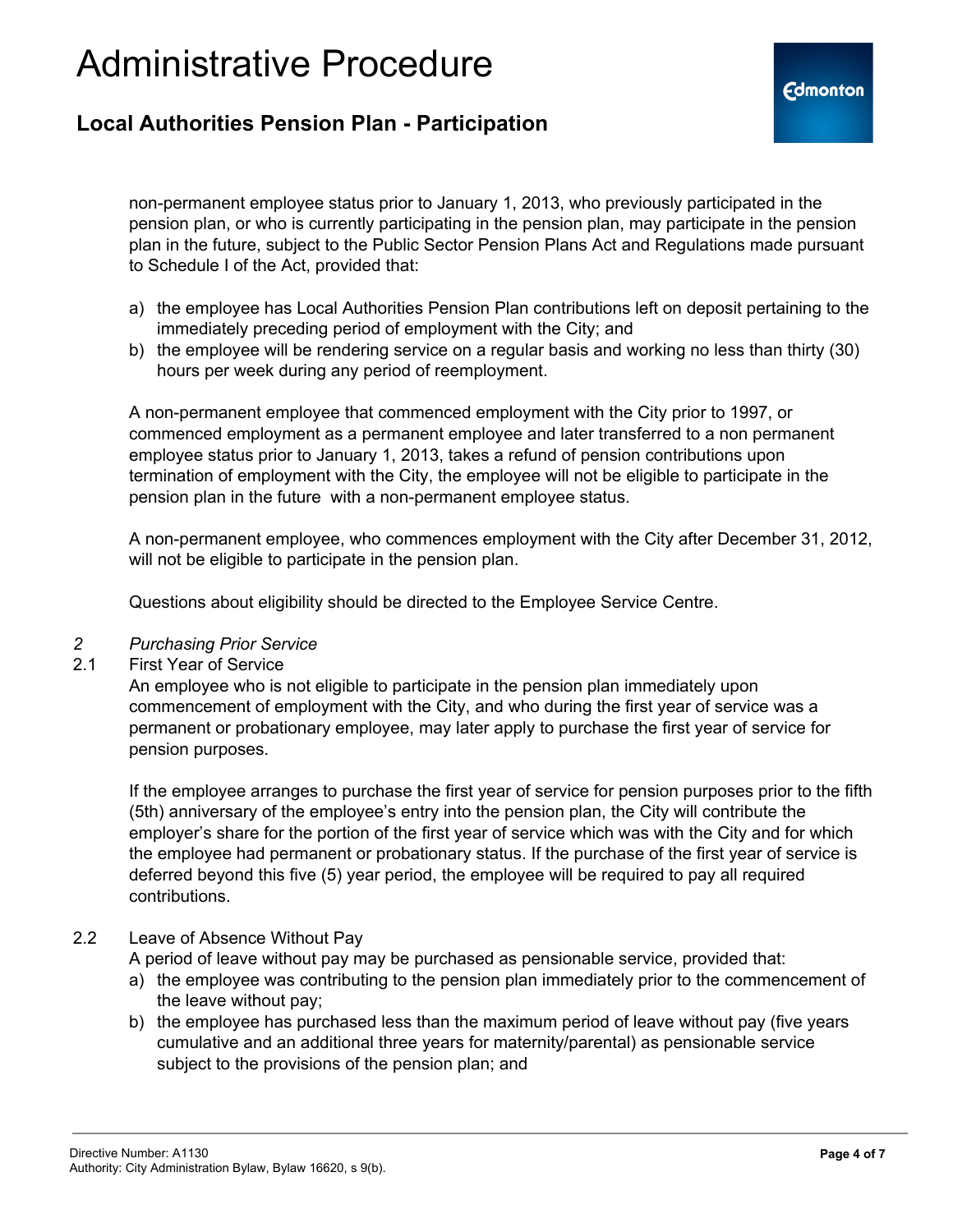### **Local Authorities Pension Plan - Participation**

- c) the employee has at least one (1) day of paid employment (including paid vacation), after the period of leave without pay, prior to termination with the City; and
- d) the purchase is made in accordance with all time requirements, as required by the provisions of the pension plan and the supplementary pension plans.

The City will contribute the employer's share of the first year of leave without pay purchased under the pension plan. Costs associated with all other periods of eligible prior service applied for will be paid by the employee only.

The City will report all periods of leave to LAPP. When LAPP receives the City's year-end payroll information, which will include all periods of unpaid leave time, LAPP will issue a Buy-Back Costing Proposal to all employees with reported leave time. The Buy-Back Proposal will include information on the process of buying back unpaid periods of leave as pensionable service, the timelines to buy back that leave and the methods of payment.

2.3 Prior Service as a Non-Permanent Employee

Prior service as a non-permanent employee may be purchased once an employee is a participating member of the pension plan. The City does not contribute towards the cost of such service.

Questions about eligibility and applications to purchase prior service should be directed to the Employee Service Centre.

2.4 Leave of Absence With Pay

Short Term Disability (STD): The City's paid STD plan is an approved plan under the Income Tax Act, so that disability pay is treated the same as if the employee is receiving normal wages, and the time is considered pensionable for service and contributions.

Long Term Disability: The City has an approved Long Term Disability Insurance (LTDI) plan with LAPP. This requires an employee or former employee who is in receipt of LTDI benefits to have his/her pensionable service, salary and contributions calculated as if the employee was actively at work.

Workers' Compensation Board (WCB): LAPP Regulations and the Income Tax Act requires an employee or former employee who is in receipt of WCB benefits to have his/her pensionable service, salary and contributions calculated as if the employee was actively at work.

Union leave: The Income Tax Act allows union leave time to be considered pensionable. Any time associated with union duties will be used in the pensionable service, salary and contributions calculations as if the employee was actively at work.

Suspensions Without Pay are not included in this definition. A 'Suspension Without Pay' is a period of unpaid leave and will be reported as a leave of absence for pension purposes.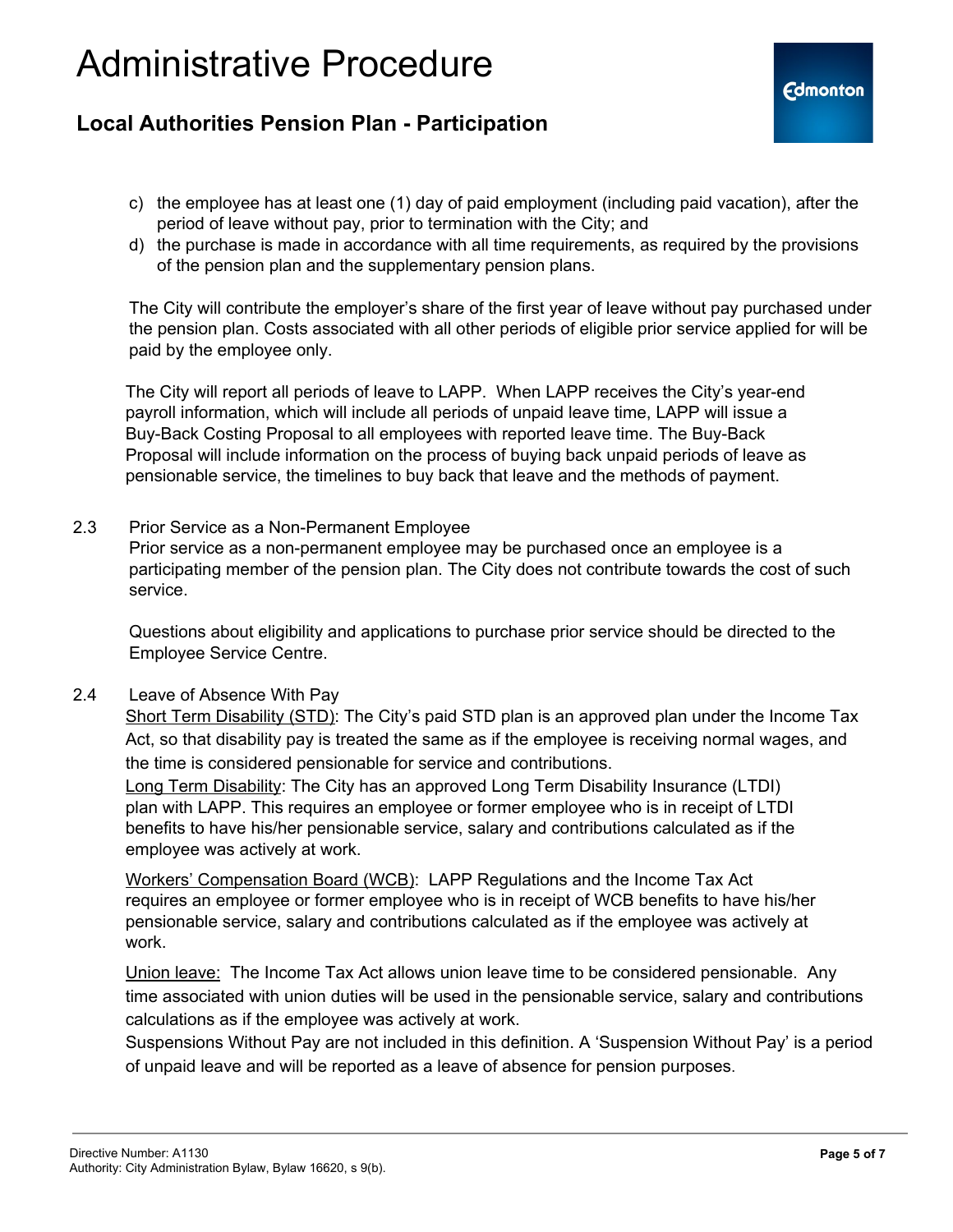### **Local Authorities Pension Plan - Participation**

- 2.5 Employees hired on Employment Agreement or in Specific Term positions An employee hired on an employment agreement into a permanent full-time or permanent part-time position, where the employment agreement terms specifically include a provision for pension participation, shall participate in the Pension Plan.
- 2.6 Pensionable Service Determination

Full-time members of the pension plan, with active service for the entirety of all pay-periods in a 26 pay period year or all pay periods in a 27 pay period year, will be credited one (1.0000) year of pensionable service. Members of the pension plan not active for the entire year will receive pensionable service adjusted proportionally. For example, a member that has worked 18.3 pay periods will receive 18.3 divided by 26 pay periods equaling 0.7038 years of service reported for pension purposes.

Full-time equivalency for part-time employees is calculated by multiplying the standard daily hours for the job code by 10 (days in a bi-weekly pay period) and multiplying by 26 or 27 (bi-weekly pay periods per year) as applicable.

Part-time service will be reported as a portion of the full-time equivalency hours. For example, an employee who requires 1,755 hours to equal 1 year of service and who has worked 1,150 hours would have 0.6553 years of service reported for pension purposes.

| Union                                             | Standard Hours based on Job<br>Code | <b>Full-Time Equivalency Hours</b><br>to Equal 1 Year of<br>Pensionable Service in a 26<br>Pay Period Year |
|---------------------------------------------------|-------------------------------------|------------------------------------------------------------------------------------------------------------|
| <b>CSU 52, OOS</b>                                | 6.75                                | 1,755.0                                                                                                    |
| CSU 52 Library                                    | 7.00                                | 1,820.0                                                                                                    |
| Management, OOS                                   | 7.38                                | 1,918.8                                                                                                    |
| ATU 569, EFFU                                     | 7.50                                | 1,950.0                                                                                                    |
| <b>EFFU</b>                                       | 7.75                                | 2,015.0                                                                                                    |
| CSU 52, CUPE 30, IBEW<br>1007, ATU 569, EFFU, OOS | 8.00                                | 2,080.0                                                                                                    |
| <b>EFFU</b>                                       | 8.40                                | 2,184.0                                                                                                    |

#### **Authority**